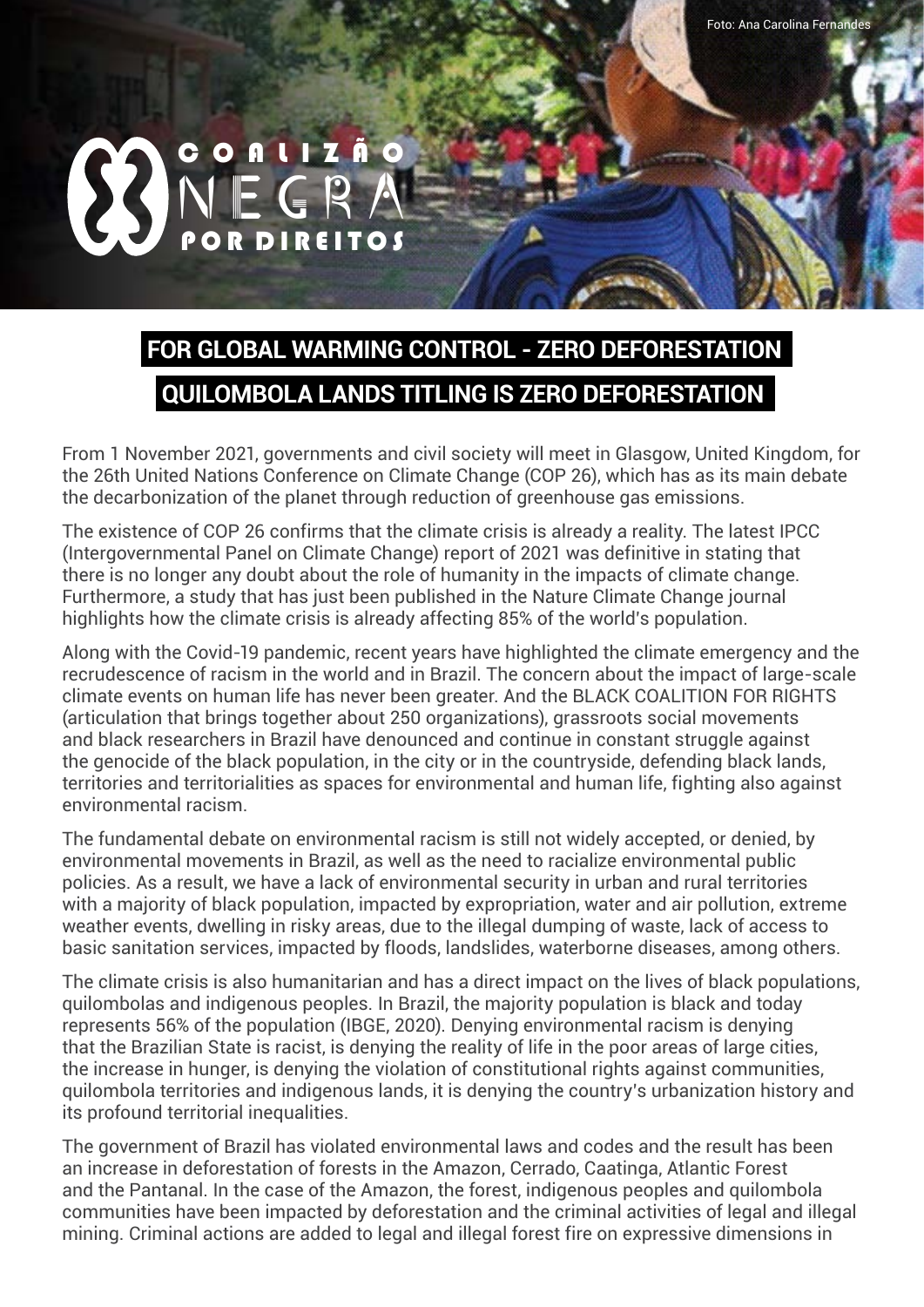the North, Central-West and Northeast regions, impacting the territories of traditional peoples and communities. As well as, historically, they are the regions where more human rights activists, indigenous peoples, quilombolas and environmentalists are murdered during the fight to defend the lands, waters, forests and territories.

In urban space, the effect on the life of the black population has been the urban inequality promoted by the 'master plans' (without extensive social participation and formulated in order to guarantee the interests of large urban capitalists) which, in the last 20 years of the Statute of Cities, have made cities violent and criminal for the environmental, social, and cultural life of black people. Urban planning is environmental racism in perversity seen and felt in criminalized spaces (densely populated black areas) geographically (subnormal agglomerates): the slums, ghettos, lowlands, hills, valleys and stilts.

We make our own the words of Lélia González, in 1984: "From the Big House and the townhouse to the beautiful buildings and current residences, the criterion has always been the same: the racial division of space".

The lack of water (essential for everyone) from taps is part of a daily disaster in poorer areas. The lack of water supply in these places is not restricted to specific times of the year, it happens every day so that non-criminalized spaces (densely populated white areas) have water available. Low-income people live with lack of water. Children die on the banks of streams in floods, families lose houses built in risky areas, on the banks of dams, in valleys, on slopes due to the lack of access to urban land for housing in urban security.

It is worth stressing that the definition of the concept of environmental racism is supported by the recognition of the Racial State and deliberate institutional action that results in disproportionate exposure of black and indigenous populations, keeping them permanently in vulnerable conditions. Even in the face of increasing pressure from black movements around the world to recognize the racial dimension of the climate crisis, the Brazilian Government has given racist contours to the urgent debate on the survival of the planet and the most vulnerable people: Brazilian black and indigenous women and children.

The ghettos resist and live, but the public and private administrations – the racially oriented capitalists – continue to operate in the logic of the "room of eviction", as quoted by Carolina Maria de Jesus.

The current position of the government and the president of Brazil elected in 2018 is still the same, symbolized by the speech of mid-2017, when the pre-candidate for the presidency of Brazil, after visiting a quilombo, in the countryside of Sao Paulo, said at an event held by the Clube Hebraica in Rio de Janeiro that "the lightest Afro-descendant there weighed seven arrobas. They don't do anything! I think they don't even serve as procreators anymore. More than R\$ 1 billion a year is spent on them." (black people would have the same weight measurement category as animals such as oxen or horses, which dehumanizes this population). Already as a president, in March 2020, Bolsonaro stated that his government would not demarcate any quilombola land, despite being a guaranteed right by the Federal Constitution of 1988, which turned 33 years on 5 October, 2021.

With the government of president Jair Bolsonaro, Brazil entered a ten-year delay with regard to the certification of quilombola communities, and with regard to titling, if the reference is the period from 2003 to 2015, there is a 20-year delay to be overcome in the 2030 Agenda for Sustainable Development (approved as an ambition by Brazilian society as a post-COP 26 pact). By 2030, Brazil needs to complete 1,486 (one thousand four hundred and eighty-six) quilombola land titling processes in the North, Northeast, Southeast and Central-West regions, opened at the National Institute for Colonization and Agrarian Reform (INCRA), for land regularization by the Federal and/or State Governments (INCRA, 2019).

Between 1995 and 2021, only 137 quilombola territories were fully titled by INCRA and state land agencies. Added to the 52 partially titled quilombola territories, there are 189 (one hundred and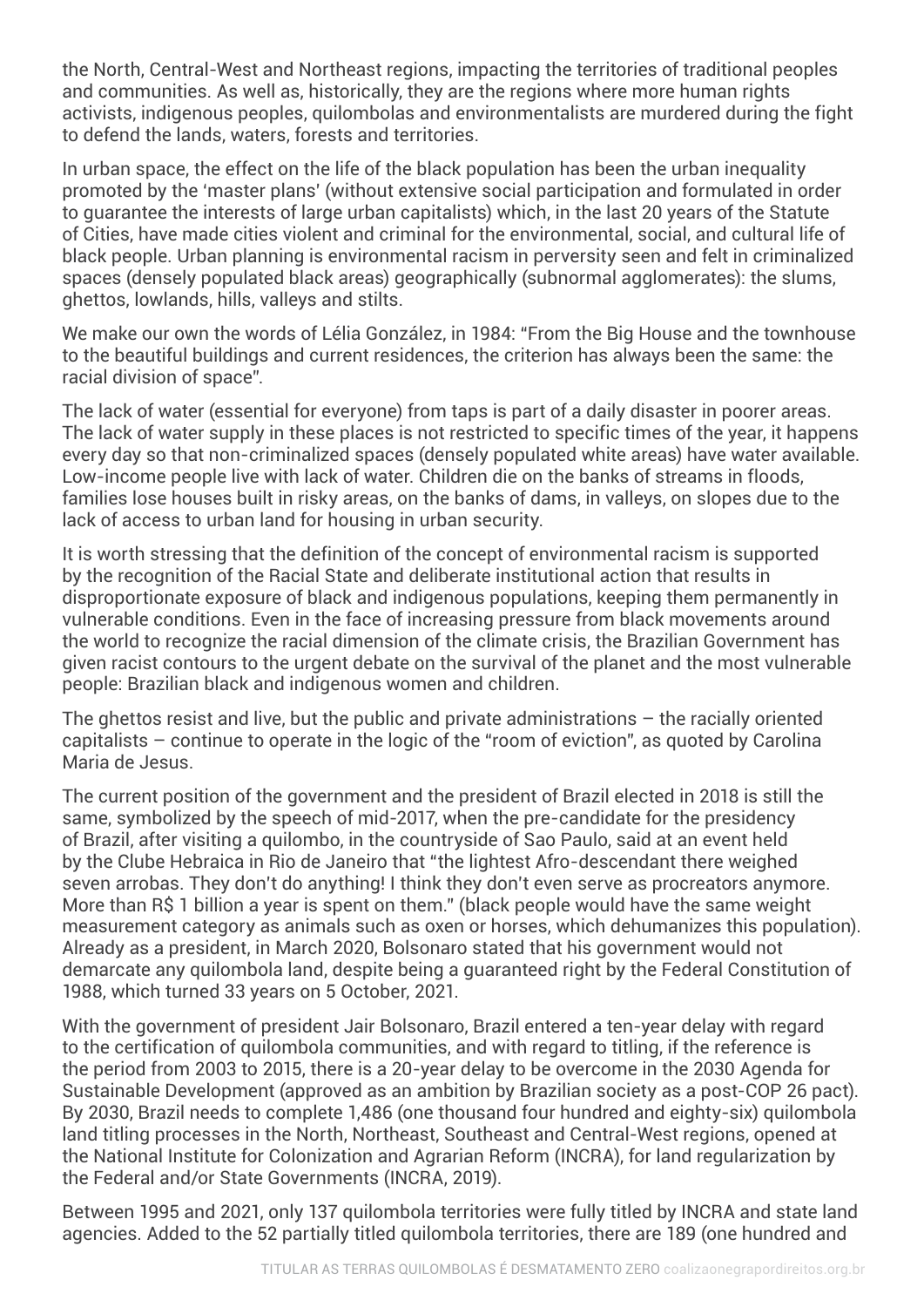eighty-nine) territories with land title regularization, representing 13% of all titling processes open in the country (COMISSÃO PRÓ-ÍNDIO SÃO PAULO, 2021).

With regard to quilombola self-recognition certificates, today there are more than three thousand quilombola communities in Brazil, according to the Palmares Foundation (2021), an institution whose current chairmanship is denying the rights of the black quilombola population and has destroyed the Afro-Brazilian memory and heritage.

For this reason, the BLACK COALITION FOR RIGHTS, an articulation that brings together about 250 organizations, collectives and entities of the black and anti-racist movement throughout Brazil, will act in incidence with other organizations of the black movement present at the 26th United Nations Conference on Change Climate Change (COP 26) against environmental racism, to reduce global warming, zero deforestation of forests in the Amazon, Cerrado, Atlantic Forest and Caatinga and in defense of the titling of quilombola lands and territories.

At COP 26, the Brazilian black movement will be represented by the delegation of quilombolas, activists and researchers for the most important conference on the planet's climate in the 21st century, after the Paris Agreement (2015). It will be an opportunity to demand solutions for the climate emergency that prioritize the fight against environmental racism, racial, gender and social inequalities, with the urgency that the planet needs! More than ever, real Nationally Determined Contribution (NDC) ambitions will be needed to reduce global warming and Greenhouse Gas (GHG) Emissions, because the global race for zero carbon, the approval of Article 6 of the Paris Agreement and the investment of US\$ 100 billion a year in developing countries have an ethical and humanitarian duty to produce climate justice and racial justice.

COP 26 must be ambitious and realistic in its proposals for confronting climate change. Developed countries must assume their responsibility for the unsustainable carbonization of the planet, as well as for the inequalities that it has produced over the last 200 years. And the collective response of most developing and poor countries must be through adaptation and mitigation to the effects and impacts of climate change in cities and rural areas. The centuries of the Global North denial to climate change impact the lives of people in the Global South.

Developing and poor countries cannot go back to being colonies and again be impacted by the new "zero carbon" industrialization. It's time to stop worrying about the loss of profits of transnational corporations. Lives cannot be measured by the economic growth of the same economies that failed to act in a humanitarian way to save the more than 4 million lives during the Covid-19 pandemic. Most deaths would be preventable in the Global North and South if these people were not in conditions of extreme social and environmental vulnerability.

It is urgent to consider other development patterns, other ways of living well in society (political motto of the Black Women's March), which reconnect human relationships and their constitution as part of nature. It is necessary to consider the knowledge of peoples in their nature in the Global South, especially the different voices of women, voices of youth, quilombolas, indigenous peoples and low-income diasporic black populations.

## **Environmental racism impacts and violates the rights of those who least contributed to the climate and humanitarian crisis!**

With climate change, we need to put an end to colonialism and its modulations nowadays, therefore, recognizing and prioritizing the fight against environmental racism and racial, gender and social inequalities is urgent for the achievement of NDC's ambitions that will be agreed upon by States, Governments and Societies at COP 26. Denying the structures of racism is denying peoples and human generations the right to live well on Planet Earth.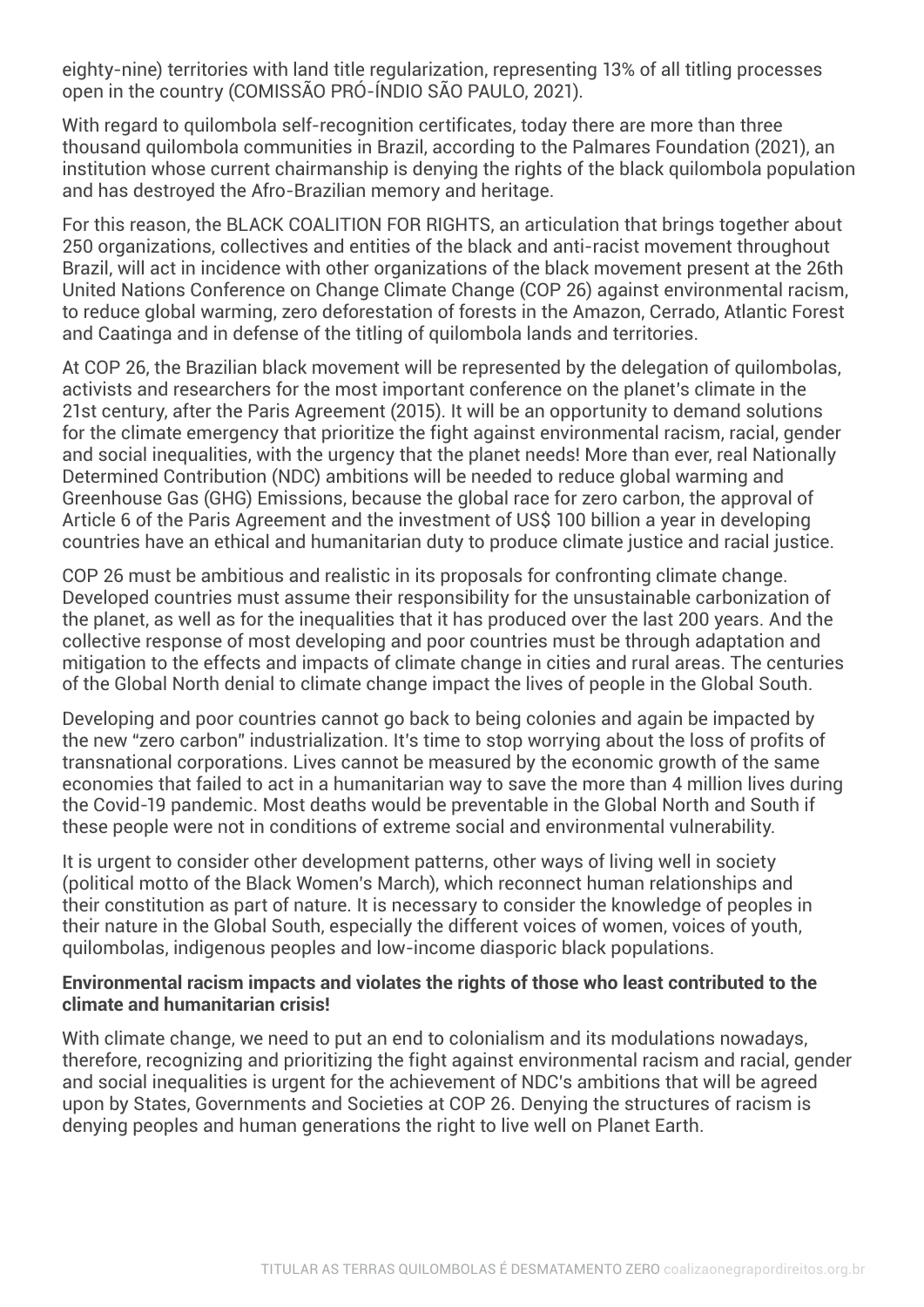## **BLACK COALITION FOR RIGHTS**

1. ABPN – Associação Brasileira de Pesquisadores/as Negros/ as – Nacional

2. Abong – Associação Brasileira de ONGs

3. AfirmAção Rede de Cursinhos Populares – ES

4. Africanamente Centro de Pesquisa Resgatar Preservação de Tradições Afrodescendentes – RS

- 5. Afrikan Power
- 6. Afro-Gabinete de Articulação Institucional e Jurídica BA

7. AIABA – Associação Interdisciplinar Afro-Brasileira e Africana – PR

8. ALAGBARA – Articulação de Mulheres Negras e Quilombolas do Tocantins

- 9. Alma Preta SP
- 10. Amparar Associação de Amigos e Familiares de Presos SP

11. ANEPE – Articulação Negra de Pernambuco

12. APN's – Agentes de Pastoral Negros – Nacional

- 13. Articulação Nacional de Negras Jovens Feministas ANJF RJ
- 14. Associação Beneficente Marina Mercez Ilê Ase Oju Ewe
- 15. Associação Carnavalesca Bloco Afro Olodum

16. Associação de Amigos e Familiares de Pessoas em Privação de Liberdade – MG

17. Associação de Capoeira Motta e Cultura Afro

18. Associação de Consciência Negra Quilombo

19. Associação de Mulheres – AQUALTUNE

20. Associação de Mulheres Mãe Venina do Quilombo do Curiau – AP

21. Associação de Mulheres Negras do Acre e seus apoiadores

22. Associação de Sambistas, Terreiros e Comunidades de Samba do Estado de São Paulo – ASTEC

23. Atinuké – Coletivo sobre o pensamento de Mulheres Negras – RS

24. Banda Afro Zumbi

25. Bloco Arrasta-Bloco de Favela – MG

26. Casa das Pretas – RJ

27. Casa do Hip Hop Taquaril – SP

28. Casa Sueli Carneiro

29. CCRIA-LO Comunidade da Compreensão e Restauração Ilê Asé Logun Ede – SP

30. CCRIAS – SP

- 31. CEAP Centro de Articulação de Populações Marginalizadas – RJ
- 32. CECUNE Centro Ecumênico de Cultura Negra RS
- 33. CEDENPA Centro de Estudos e Defesa do Negro do Pará

34. CEERT – Centro de Estudos das Relações de Trabalho e Desigualdades

35. Centro de Cultura Negra do Maranhão

36. Centro de Formação do(a) Negro(a) da Transamazônica e Xingu – PA

37. Círculo Palmarino – SP

- 38. CNAB Congresso Nacional Afro-Brasileiro
- 39. Coletivo Afroencantamento
- 40. Coletivo Black DIvas
- 41. Coletivo de Estudantes Negrxs da UFF RJ
- 42. Coletivo de Juventude Negra Cara Preta PE

43. Coletivo de Mães e Familiares de Vítimas do Terrorismo do Estado – BA

- 44. Coletivo de Mulheres Negras Maria Maria de Altamira Pará
- 45. Coletivo Leste Negra
- 46. Coletivo Luisa Mahin RJ
- 47. Coletivo Luiza Bairros BA
- 48. Coletivo Mulheres Negras Mãe Terra de Angra dos Reis
- 49. Coletivo Nacional de Juventude Negra ENEGRECER
- 50. Coletivo NegraSô Coletivo de alunos negros da PUC-SP
- 51. Coletivo Negro Dandara UNESP/Assis SP
- 52. Coletivo Negro de Poços de Caldas
- 53. Coletivo Negro Kimpa Unesp Bauru SP
- 54. Coletivo Negro Universitário UFMT MT
- 55. Coletivo Nuvem Negra RJ
- 56. Coletivo OuTro Preto
- 57. Coletivo Quilombo do Arruda
- 58. Coletivo Raízes do Baobá Negras e Negros Jaú- SP
- 59. Coletivo Sapato Preto Lésbicas Negras da Amazônia
- 60. COMUNEMA Mulheres Negras Maria Maria PA
- 61. Comunidade Cultural Quilombaque SP
- 62. Comunidade das Águas que se Renovam CAREOS SP
- 63. Comunidade de Roda de Samba Pagode NA Disciplina SP
- 64. Comunidade Samba Maria Cursi

65. Comunidade Terreiro Ilê Asé Iyemonja Omi Olodo – RS

- 66. Comunidade Terreiro Ilê Aşę Omiojuaro RJ
- 67. Comunidade Tradicional de Terreiro Ylê Axé de Yansã
- 68. CONAQ Coordenação Nacional de Articulação das Comunidades Negras Rurais Quilombolas – Nacional
- 69. Conselho do Povo de Terreiro do Estado do RS
- 70. CRENLEGO Centro de Referência Negra Lélia Gonzales GO
- 71. CRIOLA RJ
- 72. CUXI Coletivo Negro Evangélico
- 73. Diaspora Black
- 74. DNBR Designers Negres no Brasil
- 75. Educafro Educação e Cidadania de Afrodescendentes e Carentes – Nacional
- 76. ENAR European Network Against Racism UE
- 77. Fórum de Mulheres Negras de Mato Grosso MT
- 78. Fórum de Performances Negras do Rio de Janeiro
- 79. Fórum Formação Política de Mulheres Negras Marielle Franco – BA (Fórum Marielles de Salvador)
- 80. Fórum Nacional de Mulheres Negras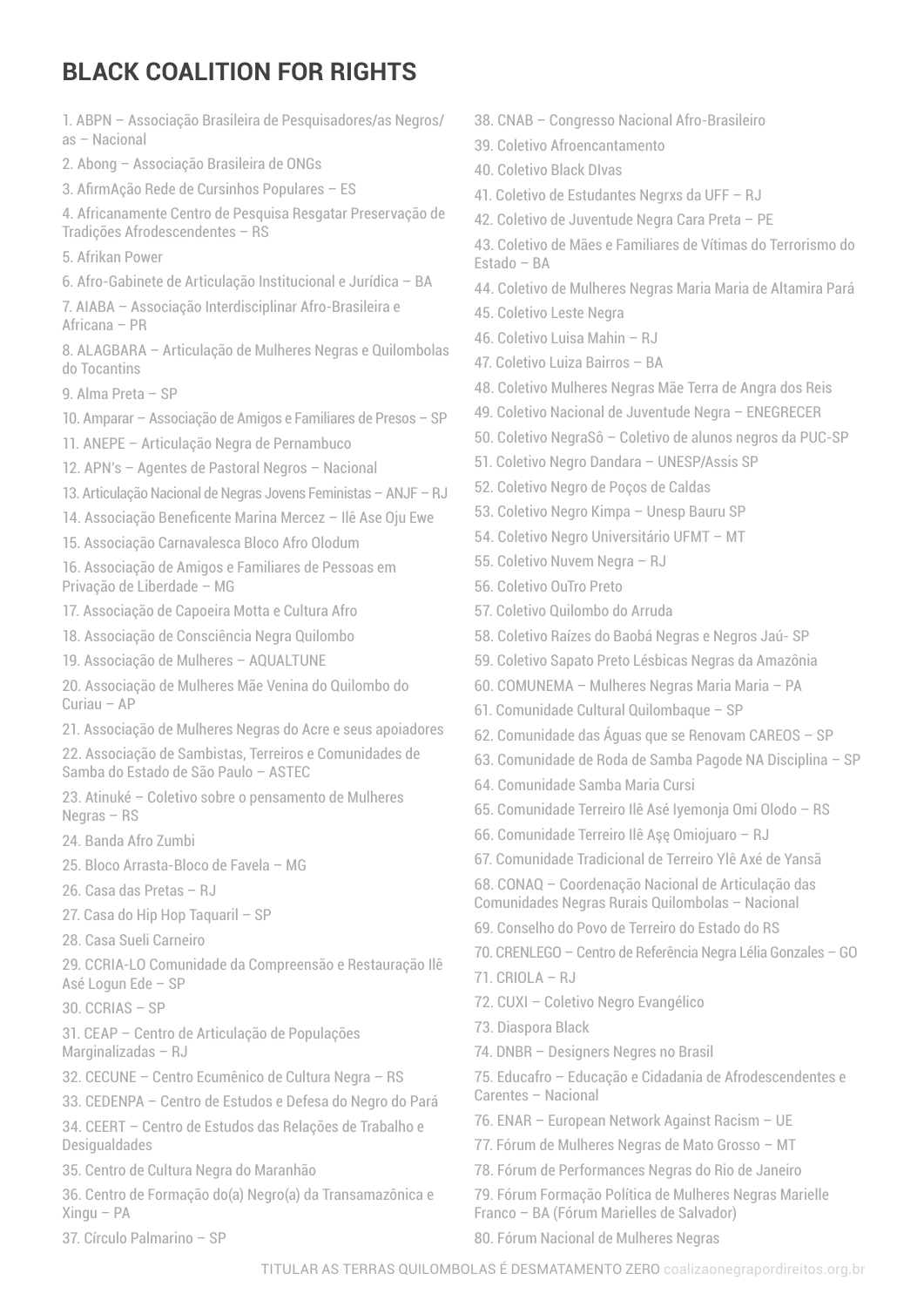81. Fórum Nacional de Performance Negra – RJ 82. Fórum Nacional de Travestis e Transexuais Negras e Negros – FONATRANS 83. Fórum Permanente das Entidades do Movimento Negro MS 84. Frente de Mulheres Negras do DF e Entorno 85. Frente Favela Brasil – Nacional 86. Frente Nacional de Mulheres do Funk – SP 87. Frente Nacional Makota Valdina – BA 88. Geledés – SP 89. Grupo de Estudos AFETO – Africanidades e Feminismos: Educação e Terapia Ocupacional 90. Grupo de Estudos Sobre Feminismos Negros Marielle Franco – São Luis 91. Grupo Trabalho Estudos Zumbi – TEZ 92. Guarany Feminino Esporte Clube Quilombola 93. IARA – Instituto de Advocacia Racial e Ambiental 94. IBD – Instituto Brasileiro de Diversidade – SP 95. IDAFRO – Instituto de Defesa dos Direitos das Religiões de Afrobrasileiras 96. IPAD BRASIL – Instituto de Pesquisa da Afrodescendência 97. Ilê Ase Omi Ewé Ajase e Caboclo Folha Verde – SP 98. Ile Aşę Omiojuaro – RJ 99. Ilê Asé Oya Mesan Orum – SP 100. Ilé Àse Ti Tóbi Ìyá Àfin Òsùn Alákétu – PR 102. Ilé Ìyá Ódò Àse Aláàfin Òyó – Coletivo Acaçá Axé Odo 103. Ilê Obá Ketu Axé Omi Nlá – SP 104. Ilé Ode Maroketu Àe Oba – SP 105. Ilê Omolu Oxum – RJ 106.Ile Ọyá Toningebé Fàrá Gèngbèlé – SP 107. IMUNE – Instituto de Mulheres Negras – MT 108. Innpd – Iniciativa Negra por Uma Nova Política Sobre Drogas – Nacional 109. Instituto Afro Cultural da Amazônia 110. Instituto Afrolatinas – DF 111. Instituto AMMA Psique e Negritude – SP 112. Instituto Búzios – BA 113. Instituto Búzios – RJ 114. Instituto de Defesa da População Negra 115. Instituto de Mulheres Negras do Amapá 116. Instituto de Referência Negra Peregum – SP 117. Instituto do Negro Padre Batista – INPB 118. Instituto Equânime Afro Brasil – SP 119. Instituto Luiza Mahin – ILUMA 120. Instituto Mancala 121. Instituto Marielle Franco – RJ 122. Instituto Nangetu de Tradição Afro e Desenvolvimento Social – PA 123. Instituto Negro é Lindo 124. Instituto Omolara Brasil – SP

125. Instituto Steve Biko – BA

126. IPEAFRO – Instituto de Pesquisas e Estudos Afro-Brasileiros

127. IROHIN – Centro de Documentação, Comunicação e Memória Afro Brasileira – BA

128. Jornalistas Pretos

129. Kombativa – Cooperativa Social Latinoamericana de Direitos Humanos – SP

130. Kwe Ceja Togun Hunde – SP

131. MABE – Movimento dos Atingidos pela Base Espacial de Alcântara – MA

132. Mahin Organização de Mulheres Negras – BA

133. Maracatu Ventos de Ouro

134. Marcha das Mulheres Negras de São Paulo

135. Marcha do Orgulho Crespo Ldna e Região

136. Maria Mulher Organização de Mulheres Negras

137. MNU – Movimento Negro Unificado – Nacional

138. Mocambo – Movimento Afrodescendente do Pará

139. MOVIDADE – Movimento Democrático Afrodescendente pela Igualdade e Equidade Racial

140. Movimentação Juventude Negra Política

141. Movimento de Jovens Negros e Periféricos de Moju

142. Movimento Negro Evangélico – PE

143. Movimento Ser Ògá – SP

144. MPP – Movimento de Pescador e Pescadora de Ilha de Maré – BA

145. Mulheres de Axé do Brasil – MG

146. NEGRA – Núcleo de Estudos sobre Gênero, Raça, e Africanidades (IFG)

147. NESEN/UFF – Núcleo de Estudos sobre Saúde e Etnia Negra/Universidade Federal Fluminense

148. Nós Temos Um Sonho – #NTUS – MG

149. Núcleo de Estudantes Negres de Ciências Sociais da Universidade Federal Fluminense

150. Núcleo de Estudos Africanos e Afro-brasileiros – NEAB/UFABC SP

151. Núcleo Estadual de Mulheres Negras do Espírito Santo

152. Ocupação Cultural Jeholu – SP

153. ONDJANGO – Núcleo de Estudos Afro-Brasileiros – RJ

154. Organização de Mulheres Negras Ativas – MG

155. Organização Luiza Mahin – BA

156. Os Crespos – SP

157. Ponto de Cultura Rádio Capoeira

158. Pretas em Movimento – MG

159. Pretaria.Org | Coletivo Pretaria

160. Pretas Paridas de Amazônia

161. Pré-Vestibular Popular +Nos – RJ

162. Pretos no Direito

163. Proceso de Comunidades Negras en Colombia

164. PVNC – Pré-Vestibular para Negros e Carentes – RJ

165. Quilombo Ciência